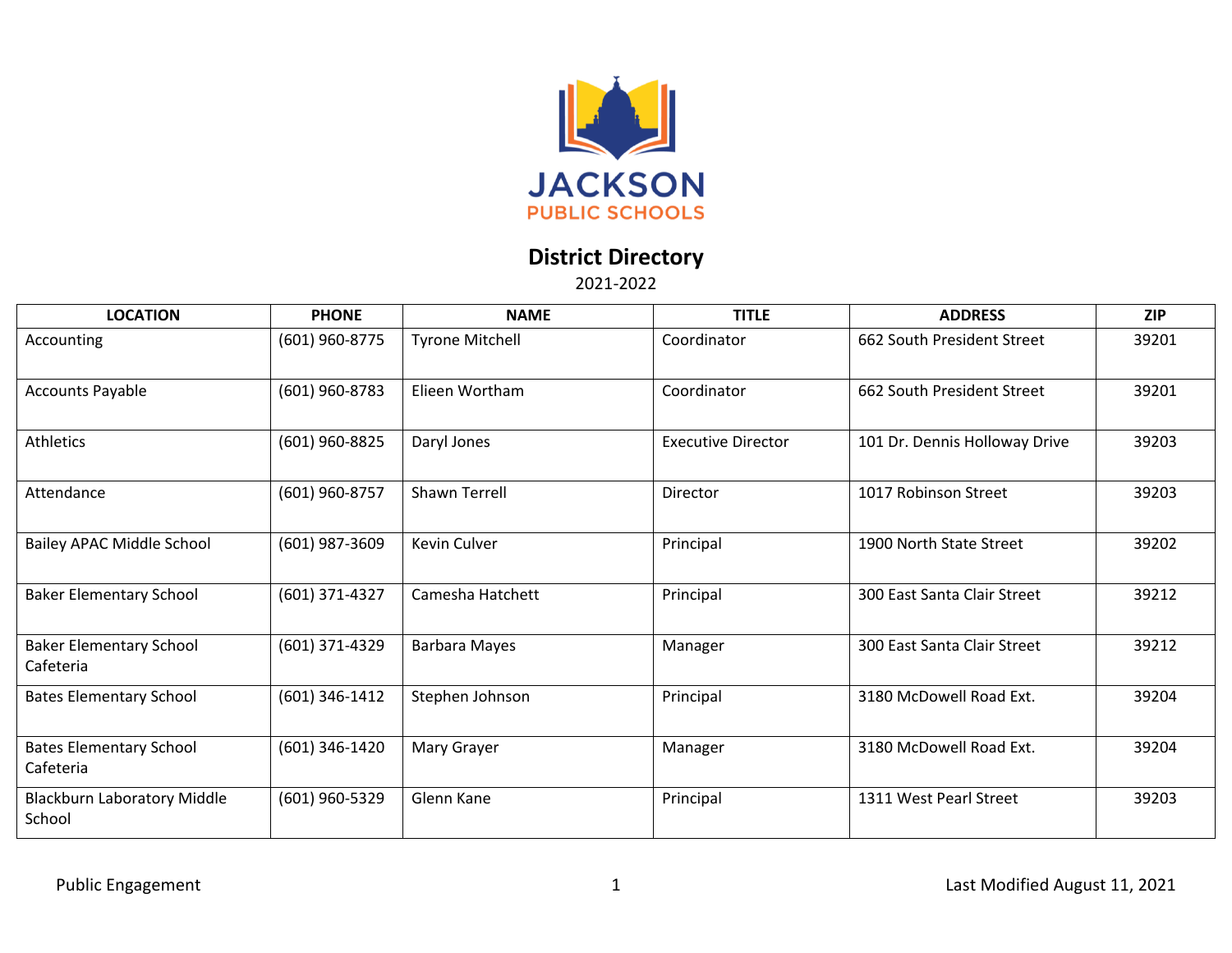| <b>LOCATION</b>                                        | <b>PHONE</b>              | <b>NAME</b>               | <b>TITLE</b>              | <b>ADDRESS</b>             | <b>ZIP</b> |
|--------------------------------------------------------|---------------------------|---------------------------|---------------------------|----------------------------|------------|
| <b>Blackburn Laboratory Middle</b><br>School Cafeteria | (601) 960-5413            | Angela Hall               | Manager                   | 1311 West Pearl Street     | 39203      |
| <b>Board of Trustees</b>                               | (601) 973-8734            | <b>Rosalind Williams</b>  | Secretary to the Board    | 662 South President Street | 39201      |
| <b>Boyd Elementary School</b>                          | (601) 987-3504            | Joseph Collins            | Principal                 | 4521 Broadmeadow Drive     | 39206      |
| Boyd Elementary School Cafeteria                       | (601) 987-3506            | Patricia Hopkins          | Manager                   | 4521 Broadmeadow Drive     | 39206      |
| <b>Brinkley Middle School</b>                          | (601) 987-3573            | Jeffrey Mumford           | Principal                 | 3535 Albermarle Road       | 39213      |
| Brinkley Middle School Cafeteria                       | (601) 987-0734            | Wanda Johnson             | Manager                   | 3535 Albermarle Road       | 39213      |
| <b>Budget</b>                                          | (601) 960-8809            | Paxton Green              | Coordinator               | 662 South President Street | 39201      |
| <b>Business Office</b>                                 | (601) 973-8517            | Margaret Purnell          | <b>Executive Director</b> | 662 South President Street | 39201      |
| Callaway High School                                   | (601) 987-3535            | Dr. Shemeka McClung       | Principal                 | 601 Beasley Road           | 39206      |
| Callaway High School Cafeteria                         | (601) 987-3543            | <b>Bobby Wilkerson</b>    | Manager                   | 601 Beasley Road           | 39206      |
| <b>Campus Enforcement</b>                              | (601) 960-8829            | <b>Chief Gerald Jones</b> | <b>Executive Director</b> | 2601 Ivanhoe Avenue        | 39213      |
| Capital City Alternative School                        | (601) 713-2376            | Tanyatemeika Mason        | Principal                 | 2221 Boling Street         | 39213      |
| Capital City Alternative School<br>Cafeteria           | $(601)$ 987-3614/<br>3666 | Latricia Robinson         | Manager                   | 2221 Boling Street         | 39213      |
| Cardozo Middle School                                  | (601) 346-5635            | Donald Boyd               | Principal                 | 3180 McDowell Road Ext.    | 39204      |
| Cardozo Middle School Cafeteria                        | (601) 346-1420            | Mary Grayer               | Manager                   | 3180 McDowell Road Ext.    | 39204      |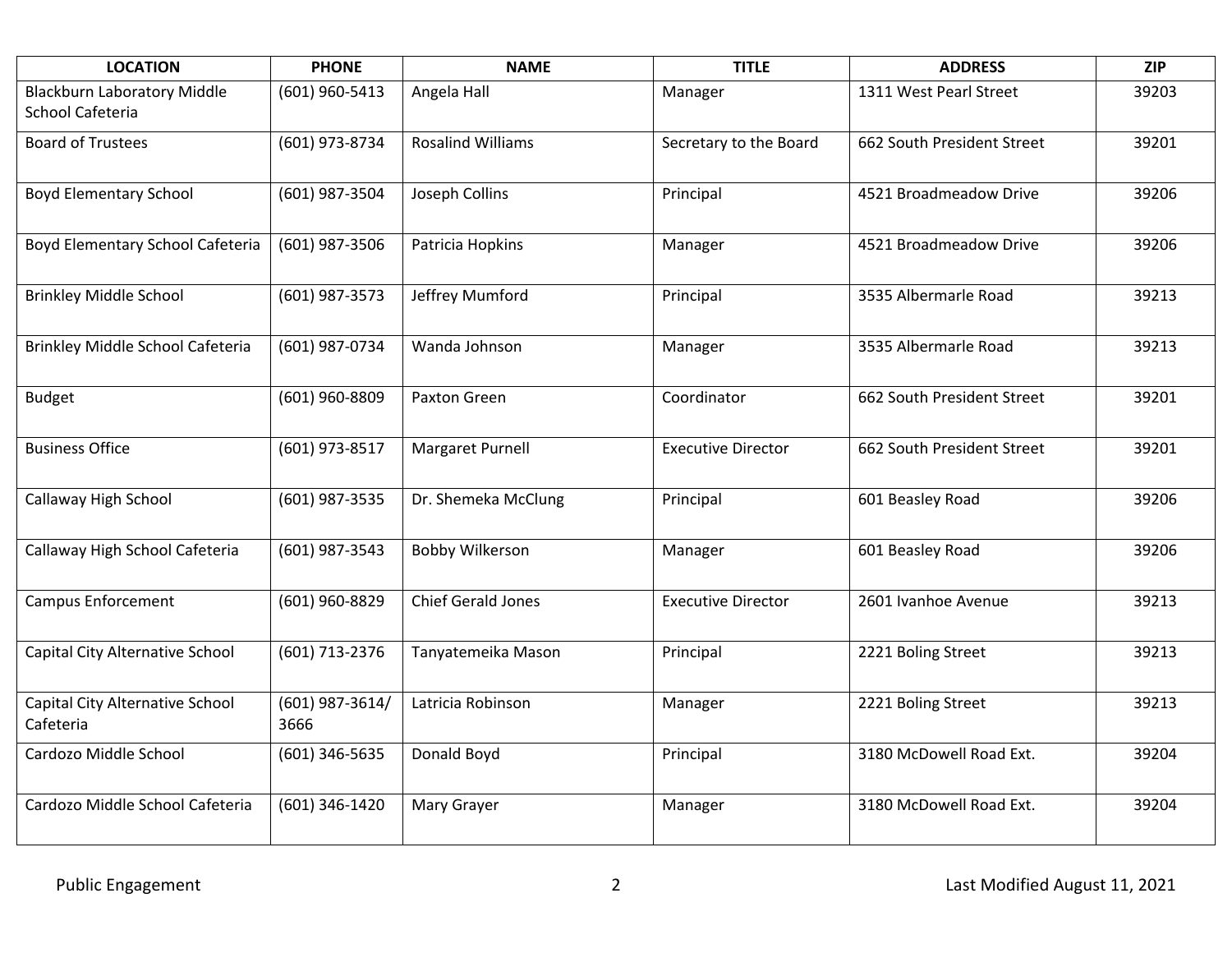| <b>LOCATION</b>                                | <b>PHONE</b>   | <b>NAME</b>               | <b>TITLE</b>                              | <b>ADDRESS</b>                | <b>ZIP</b> |
|------------------------------------------------|----------------|---------------------------|-------------------------------------------|-------------------------------|------------|
| Career Development Center                      | (601) 960-5322 | Dr. Eric Cook             | Principal                                 | 2703 First Avenue             | 39209      |
| Casey Elementary School                        | (601) 987-3510 | <b>Anthony Moore</b>      | Principal                                 | 2101 Lake Circle              | 39211      |
| Casey Elementary School<br>Cafeteria           | (601) 987-3512 | Jennifer Ragsdale         | Manager                                   | 2101 Lake Circle              | 39211      |
| Chastain Middle School                         | (601) 987-3550 | <b>Sharon Terrell</b>     | Principal                                 | 4650 Manhattan Road           | 39206      |
| Chastain Middle School Cafeteria               | (601) 987-3554 | Stephanie George          | Manager                                   | 4650 Manhattan Road           | 39206      |
| <b>Chief Financial Officer</b>                 | (601) 960-8801 | Margaret Purnell          | <b>Interim Chief Financial</b><br>Officer | 662 South President Street    | 39201      |
| Chief of Staff                                 | (601) 960-8738 | Dr. William Merritt IV    | Chief of Staff                            | 662 South President Street    | 39201      |
| <b>Chief Operations Officer</b>                | (601) 960-4517 | Joseph William Albright   | <b>Chief Operations Officer</b>           | 101 Dr. Dennis Holloway Drive | 39203      |
| <b>Child Nutrition</b>                         | (601) 960-8911 | Marc Rowe                 | <b>Executive Director</b>                 | 101 Dr. Dennis Holloway Drive | 39203      |
| <b>Clausell Elementary School</b>              | (601) 960-5319 | <b>Carla Baker Thomas</b> | Principal                                 | 3330 Harley Street            | 39209      |
| <b>Clausell Elementary School</b><br>Cafeteria | (601) 960-5321 | <b>Stacey White</b>       | Manager                                   | 3330 Harley Street            | 39209      |
| Climate & Wellness                             | (601) 960-8705 | Amanda Thomas             | <b>Executive Director</b>                 | 618 South President Street    | 39201      |
| <b>Counseling Services</b>                     | (601) 960-8353 | Dr. LeSian Davis          | Director                                  | 618 South President Street    | 39201      |
| Data & Accountability                          | (601) 960-8850 | Dr. BendaLonne Griffith   | Director                                  | 1017 Robinson Street          | 39203      |
| Data Management<br>(SAM & MSIS Support)        | (601) 960-8337 | Dr. BendaLonne Griffith   | Director                                  | 1017 Robinson Street          | 39203      |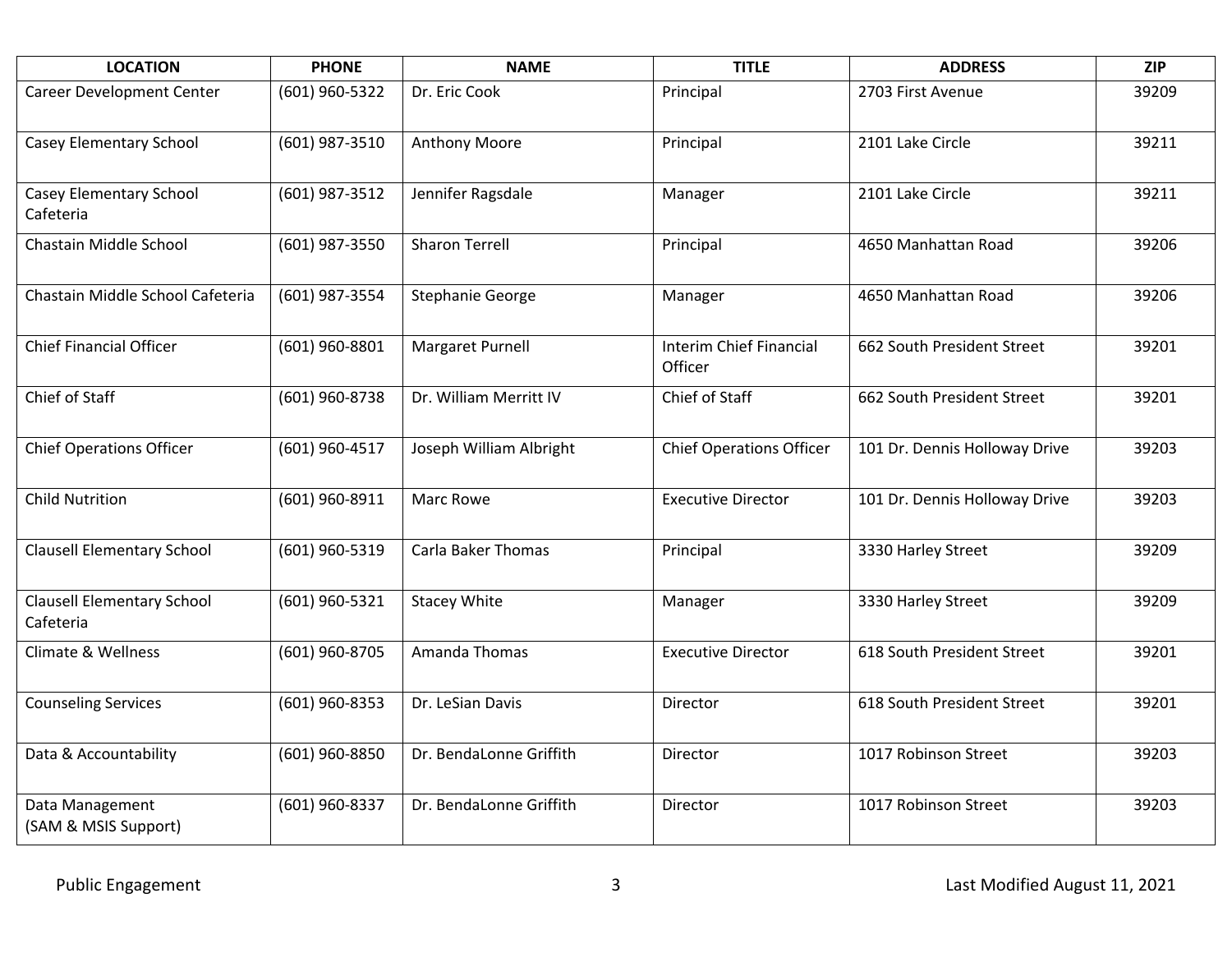| <b>LOCATION</b>                             | <b>PHONE</b>   | <b>NAME</b>               | <b>TITLE</b>                           | <b>ADDRESS</b>                | <b>ZIP</b> |
|---------------------------------------------|----------------|---------------------------|----------------------------------------|-------------------------------|------------|
| Dawson Elementary School                    | (601) 987-3513 | Vicki Conley              | Principal                              | 4215 Sunset Drive             | 39213      |
| Dawson Elementary School<br>Cafeteria       | (601) 987-3515 | <b>Genise Hurst</b>       | Manager                                | 4215 Sunset Drive             | 39213      |
| Deputy Superintendent                       | (601) 960-8738 | Dr. Michael Cormack Jr.   | Deputy Superintendent                  | 662 South President Street    | 39201      |
| Early College High School at<br>Tougaloo    | (601) 977-6160 | Dr. Chinelo Evans         | Principal                              | 500 W. County Line Road       | 39174      |
| <b>Education Foundation Trust</b><br>Grants | (601) 960-8905 | Thea Faulkner             | Director, Partners in<br>Education     | 662 South President Street    | 39201      |
| Elementary Schools - Division 1             | (601) 960-8921 | Dr. Kathleen Grigsby      | <b>Assistant Superintendent</b>        | 662 South President Street    | 39201      |
| Elementary Schools - Division 2             | (601) 960-8874 | Dionne Woody              | <b>Assistant Superintendent</b>        | 662 South President Street    | 39201      |
| <b>Enrollment Services</b>                  | (601) 960-8852 | Dr. BendaLonne Griffith   | Director                               | 1017 Robinson Street          | 39203      |
| <b>Environmental Learning Center</b>        | (601) 960-3022 | James Brown               | Coordinator                            | 6190 Highway 18               | 39209      |
| <b>Exceptional Education</b>                | (601) 960-8868 | Dr. Talatha Bingham-Gibbs | <b>Executive Director</b>              | 621 South State Street        | 39201      |
| <b>Exceptional Education - MSIS</b>         | (601) 965-8803 | Gloria Gordon             | Coordinator IV                         | 621 South State Street        | 39201      |
| <b>Facilities &amp; Operations</b>          | (601) 960-8784 | Sandra Robinson           | <b>Executive Director</b><br>(Interim) | 101 Dr. Dennis Holloway Drive | 39203      |
| Family Medical Leave (FMLA)                 | (601) 960-8916 | De'La Mayers              | Specialist                             | 624 South President Street    | 39201      |
| Forest Hill High School                     | (601) 371-4313 | <b>Torrey Hampton</b>     | Principal                              | 2607 Raymond Road             | 39212      |
| Forest Hill High School Cafeteria           | (601) 371-4326 | <b>Algernon Fairley</b>   | Manager                                | 2607 Raymond Road             | 39212      |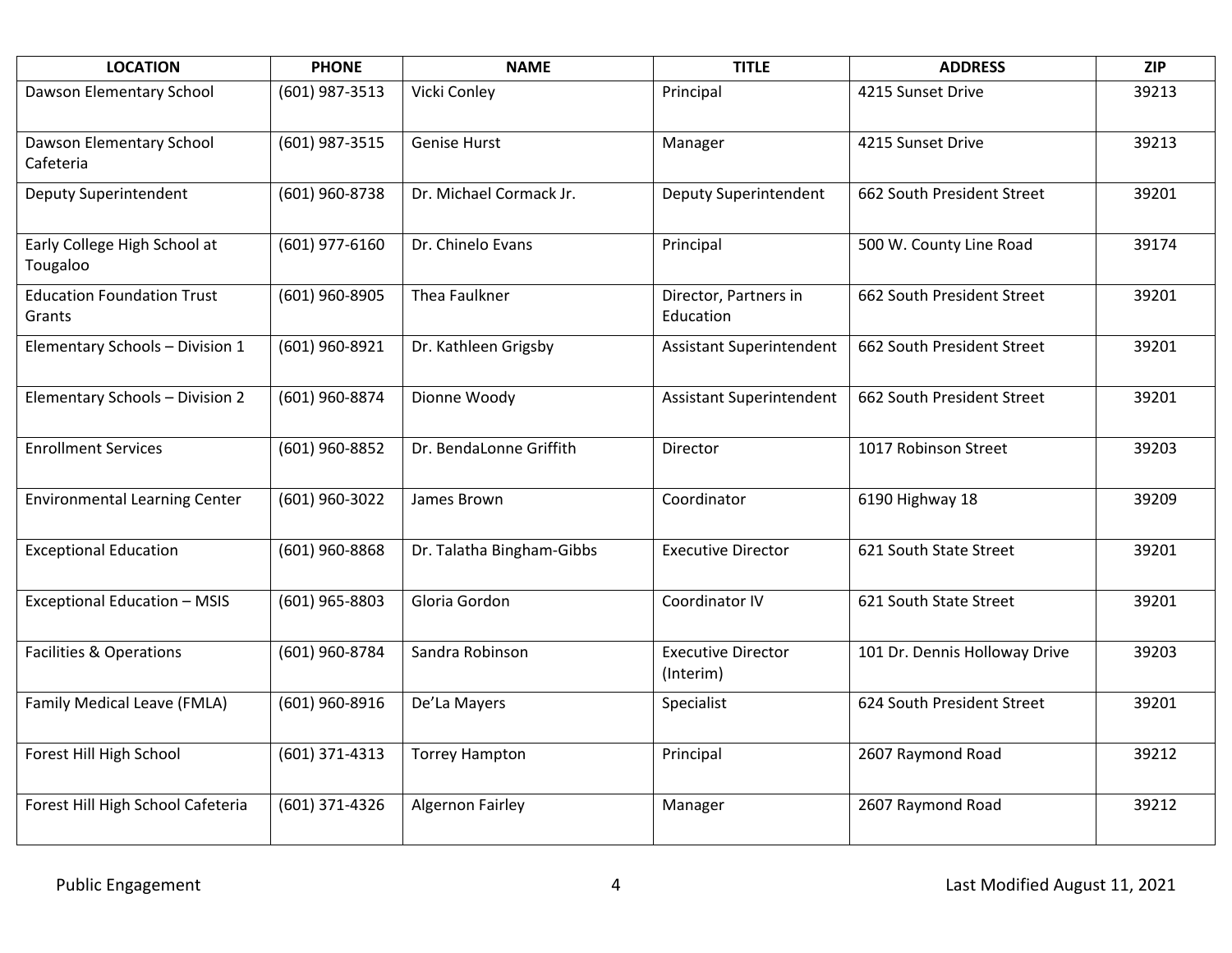| <b>LOCATION</b>                                 | <b>PHONE</b>   | <b>NAME</b>              | <b>TITLE</b>                    | <b>ADDRESS</b>             | <b>ZIP</b> |
|-------------------------------------------------|----------------|--------------------------|---------------------------------|----------------------------|------------|
| <b>Galloway Elementary School</b>               | (601) 960-5313 | Linda Murray             | Principal                       | 186 Idlewild Street        | 39203      |
| <b>Galloway Elementary School</b><br>Cafeteria  | (601) 960-5315 | Deborah Vaughn           | Manager                         | 186 Idlewild Street        | 39203      |
| <b>General Counsel</b>                          | (601) 960-8916 | <b>VACANT</b>            | <b>General Counsel</b>          | 662 South President Street | 39201      |
| <b>Gifted Education Program</b>                 | (601) 960-8308 | <b>Shanel Kidd</b>       | Coordinator                     | 630 South State Street     | 39201      |
| <b>Graphic Arts/Print Shop</b>                  | (601) 960-8716 | <b>Teresa Stratton</b>   | Director                        | 644 South President Street | 39201      |
| <b>Green Elementary School</b>                  | (601) 987-3519 | <b>Terrance Hill</b>     | Principal                       | 610 Forest Avenue          | 39206      |
| <b>Green Elementary School</b><br>Cafeteria     | (601) 987-3521 | Catherine Gray           | Manager                         | 610 Forest Avenue          | 39206      |
| Henley-Young Juvenile Justice<br>Center         | (601) 985-3061 | <b>Antonius Caldwell</b> | Principal                       | 940 East McDowell Road     | 39204      |
| <b>High Schools</b>                             | (601) 960-8730 | Laketia Marshall Thomas  | <b>Assistant Superintendent</b> | 662 South President Street |            |
| <b>Human Resources</b>                          | (601) 960-8747 | Saundra Lyons            | <b>Executive Director</b>       | 624 South President Street | 39201      |
| <b>Human Resources</b>                          | (601) 960-8743 | <b>Stepfanie Nelson</b>  | Director                        | 624 South President Street | 39201      |
| <b>Human Resources</b>                          | (601) 985-3159 | Dr. Tommy Nalls          | Director, Recruitment           | 624 South President Street | 39201      |
| Human Resources -<br>Callaway Feeder Pattern    | (601) 960-8744 | Sonya Hardy              | <b>Personnel Specialist</b>     | 624 South President Street | 39201      |
| Human Resources -<br>Forest Hill Feeder Pattern | (601) 960-8776 | <b>Avery Purvis</b>      | <b>Personnel Specialist</b>     | 624 South President Street | 39201      |
| Human Resources -<br>Jim Hill Feeder Pattern    | (601) 960-8824 | Latasha Berry            | <b>Personnel Specialist</b>     | 624 South President Street | 39201      |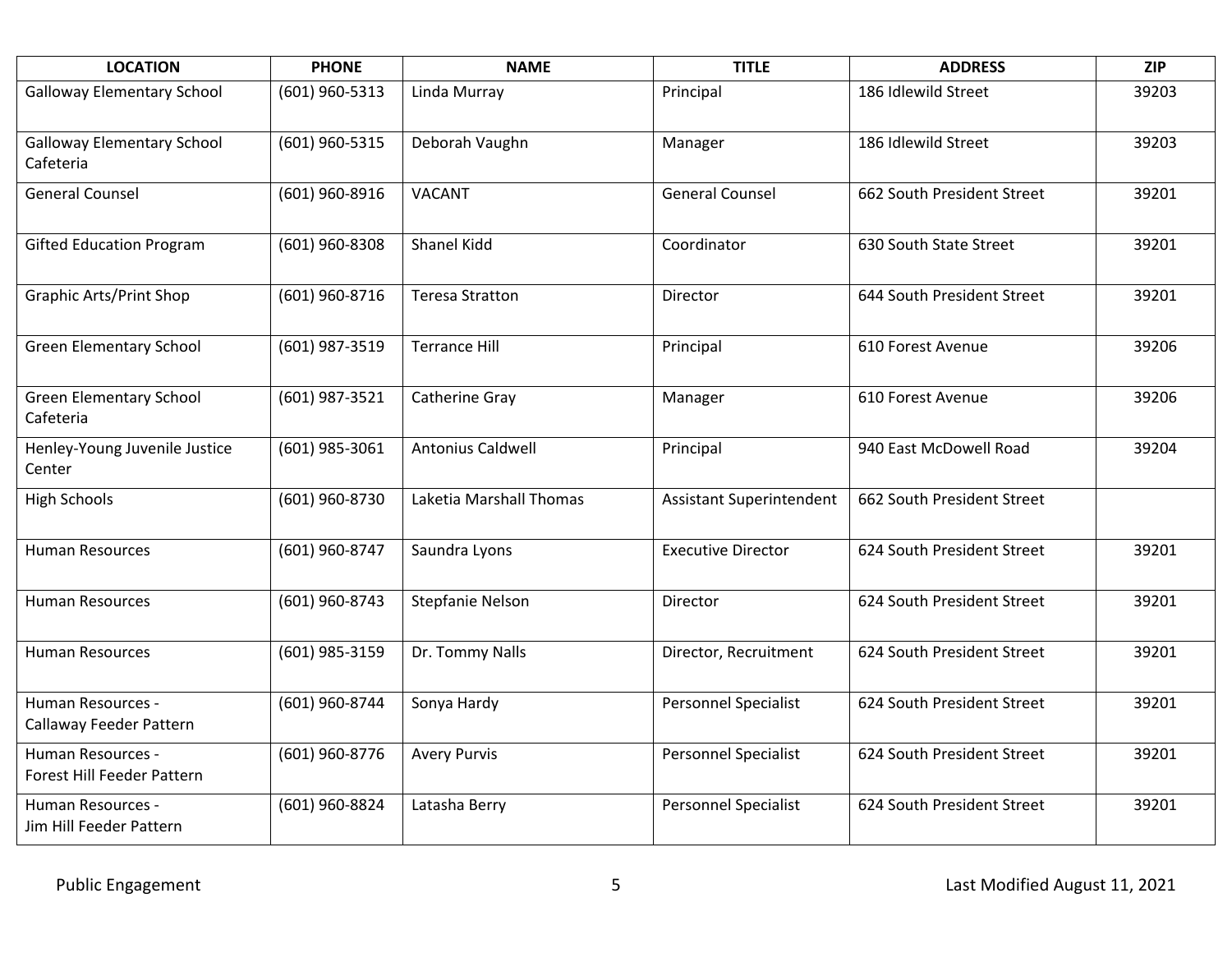| <b>LOCATION</b>                                    | <b>PHONE</b>   | <b>NAME</b>         | <b>TITLE</b>                | <b>ADDRESS</b>              | <b>ZIP</b> |
|----------------------------------------------------|----------------|---------------------|-----------------------------|-----------------------------|------------|
| Human Resources -<br>Lanier Feeder Pattern         | (601) 960-8746 | <b>Kim Davis</b>    | <b>Personnel Specialist</b> | 624 South President Street  | 39201      |
| Human Resources -<br>Murrah Feeder Pattern         | (601) 960-8891 | Mary Bryant         | <b>Personnel Specialist</b> | 624 South President Street  | 39201      |
| Human Resources -<br>Provine Feeder Pattern        | (601) 960-8752 | Shonta Davis        | <b>Personnel Specialist</b> | 624 South President Street  | 39201      |
| Human Resources -<br>Wingfield Feeder Pattern      | (601) 960-8822 | <b>Tiffany Bell</b> | Personnel Specialist        | 624 South President Street  | 39201      |
| Human Resources-<br>Verification/PERS/Unemployment | (601) 960-8823 | Dwunya Haynes       | <b>Personnel Specialist</b> | 624 South President Street  | 39201      |
| <b>Information Technology</b>                      | (601) 960-8831 | Erin Mason          | <b>Executive Director</b>   | 630 South State Street      | 39201      |
| Information, Receptionist                          | (601) 960-8700 | <b>Ethel Cooper</b> | Receptionist                | 662 South President Street  | 39201      |
| <b>Innovative Strategy</b>                         | (601) 960-8869 | Dr. Phelton Moss    | <b>Executive Director</b>   | 662 South President Street  | 39201      |
| <b>Instructional Technology</b>                    | (601) 960-2778 | Erin Mason          | <b>Executive Director</b>   | 630 South State Street      | 39201      |
| Instructional Television (ITV)                     | (601) 960-8898 | Jeanette Noble      | Coordinator                 | 621 South State Street      | 39201      |
| Isable Elementary School                           | (601) 960-5310 | Catrina Crawford    | Principal                   | 1716 Isable Street          | 39204      |
| <b>Isable Elementary School</b><br>Cafeteria       | (601) 960-5312 | Willie Holcomb      | Manager                     | 1716 Isable Street          | 39204      |
| Jim Hill High School                               | (601) 960-5354 | Bobby D. Brown      | Principal                   | 2185 Coach F. Harris Street | 39204      |
| Jim Hill High School Cafeteria                     | (601) 960-5360 | Shirley Nickson     | Manager                     | 2185 Coach F. Harris Street | 39204      |
| John Hopkins Elementary School                     | (601) 923-2540 | Dr. Yolanda Lloyd   | Principal                   | 170 John Hopkins Road       | 39209      |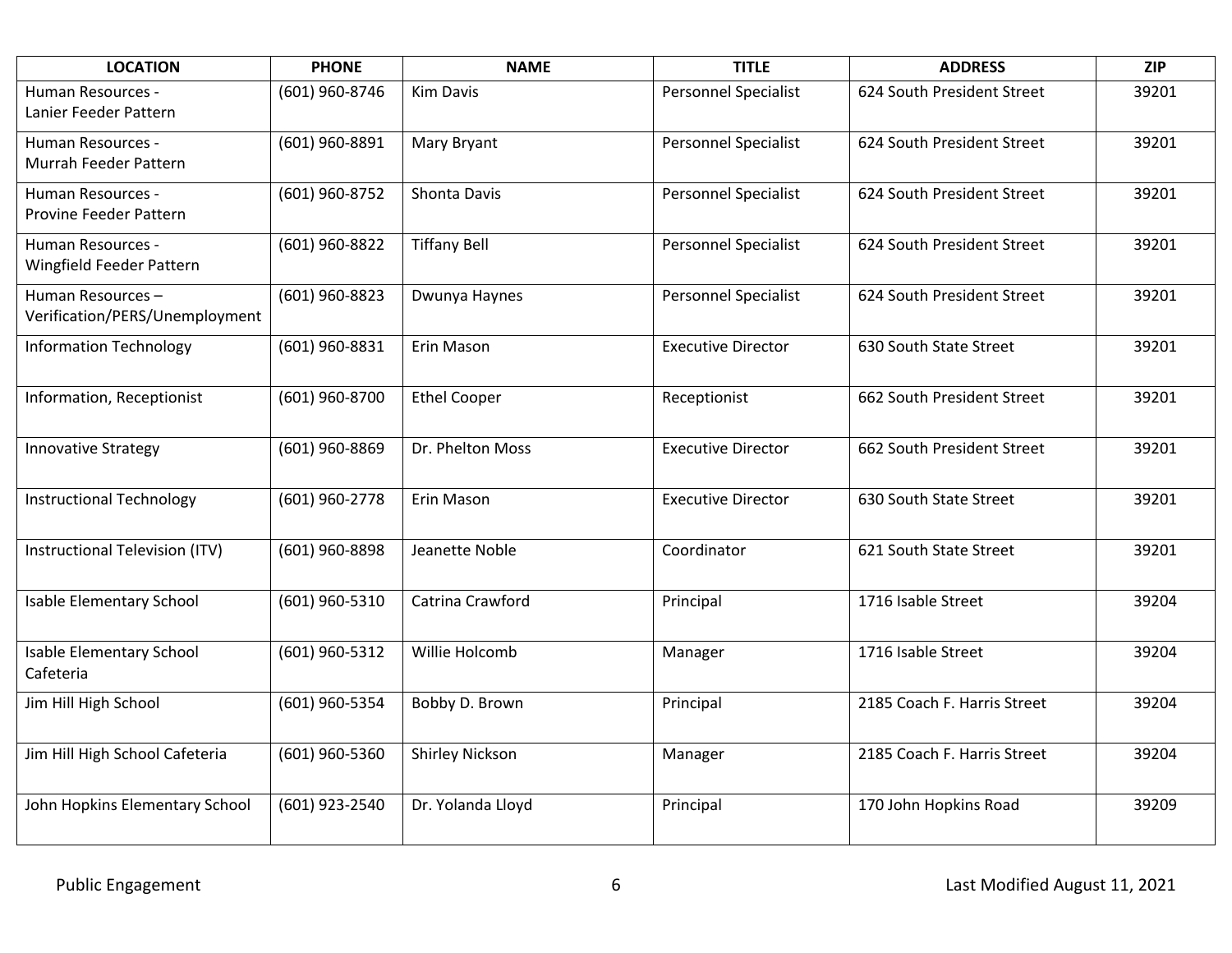| <b>LOCATION</b>                             | <b>PHONE</b>                  | <b>NAME</b>           | <b>TITLE</b> | <b>ADDRESS</b>         | <b>ZIP</b> |
|---------------------------------------------|-------------------------------|-----------------------|--------------|------------------------|------------|
| John Hopkins Elementary School<br>Cafeteria | (601) 923-2543                | <b>Stacy Smith</b>    | Manager      | 170 John Hopkins Road  | 39209      |
| Johnson Elementary School                   | (601) 987-3501                | Guyneisha Johnson     | Principal    | 1339 Oak Park Drive    | 39213      |
| Johnson Elementary School<br>Cafeteria      | (601) 987-3503                | Tabatha Stevenson     | Manager      | 1339 Oak Park Drive    | 39213      |
| <b>JROTC Program</b>                        | (601) 987-4931                | Col. Fredrick Brown   | Director     | 1224 Eminence Row      | 39213      |
| Key Elementary School                       | (601) 371-4333                | <b>Elaina Tate</b>    | Principal    | 699 West McDowell Road | 39204      |
| Key Elementary School Cafeteria             | $(601)$ 346-5669/<br>371-4335 | Al Fairley            | Manager      | 699 West McDowell Road | 39204      |
| Kirksey Middle School                       | (601) 987-8360                | Ruthie Johnson        | Principal    | 5677 Highland Drive    | 39206      |
| Kirksey Middle School Cafeteria             | (601) 987-0735                | Jacqueline Davis      | Manager      | 5677 Highland Drive    | 39206      |
| Lake Elementary School                      | (601) 960-5308                | Steven E. Douglas     | Principal    | 472 Mt. Vernon Avenue  | 39209      |
| Lake Elementary School Cafeteria            | (601) 960-5309                | Sharon Howard         | Manager      | 472 Mt. Vernon Avenue  | 39209      |
| Lanier High School                          | (601) 960-5369                | Dr. Valerie Bradley   | Principal    | 833 West Maple Street  | 39203      |
| Lanier High School Cafeteria                | (601) 960-5377                | Olivia Maples         | Manager      | 833 West Maple Street  | 39203      |
| Lester Elementary School                    | (601) 371-4339                | <b>DeLacy Bridges</b> | Principal    | 2350 Oakhurst Street   | 39204      |
| Lester Elementary School<br>Cafeteria       | (601) 371-4341                | JoAnn Williams        | Manager      | 2350 Oakhurst Street   | 39204      |
| <b>Marshall Elementary School</b>           | (601) 371-4342                | Dr. Rachea Williams   | Principal    | 2909 Oak Forest Drive  | 39212      |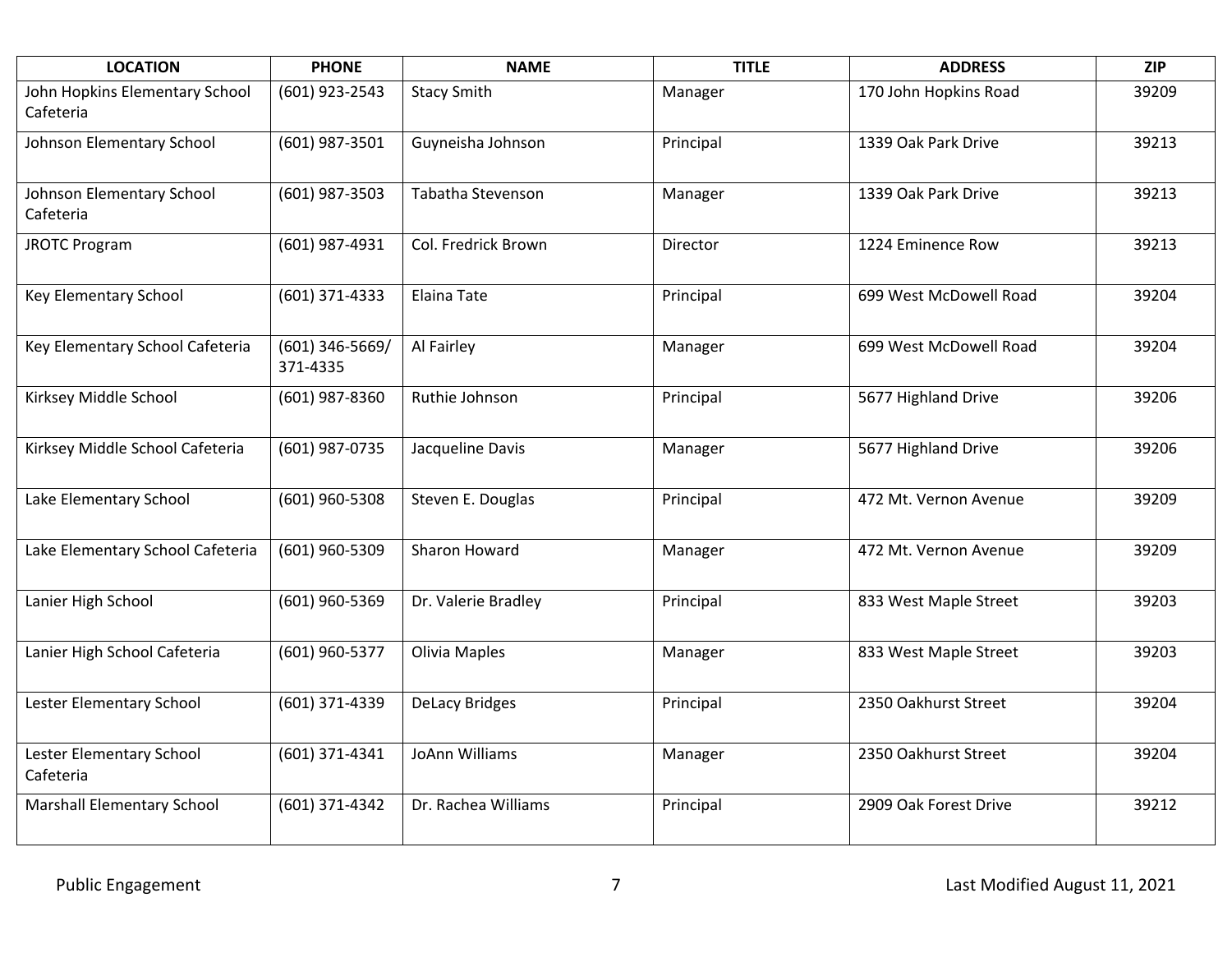| <b>LOCATION</b>                                | <b>PHONE</b>   | <b>NAME</b>            | <b>TITLE</b>              | <b>ADDRESS</b>             | <b>ZIP</b> |
|------------------------------------------------|----------------|------------------------|---------------------------|----------------------------|------------|
| <b>Marshall Elementary School</b><br>Cafeteria | (601) 371-4344 | Viretthia Kelly-McLeod | Manager                   | 2909 Oak Forest Drive      | 39212      |
| <b>McLeod Elementary School</b>                | (601) 987-3597 | Sherekia Dixon         | Principal                 | 1616 Sandlewood Place      | 39211      |
| <b>McLeod Elementary School</b><br>Cafeteria   | (601) 987-3599 | Sheila Braddock        | Manager                   | 1616 Sandlewood Place      | 39211      |
| McWillie Elementary School                     | (601) 987-3709 | Dr. Sara Harper        | Principal                 | 4851 McWillie Circle       | 39206      |
| McWillie Elementary School<br>Cafeteria        | (601) 987-5903 | Latasha Rand           | Manager                   | 4851 McWillie Circle       | 39206      |
| Middle Schools                                 | (601) 960-8869 | Dr. Marvin Grayer      | Assistant Superintendent  | 662 South President Street | 39201      |
| Multi-Tiered Systems of Support                | (601) 960-8705 | Amanda D. Thomas       | <b>Executive Director</b> | 618 South President Street | 39201      |
| Murrah High School                             | (601) 960-5380 | Dr. Alvanette Buchanan | Principal                 | 1400 Murrah Drive          | 39202      |
| Murrah High School Cafeteria                   | (601) 960-5390 | Greg White             | Manager                   | 1400 Murrah Drive          | 39202      |
| North Jackson Elementary School                | (601) 987-3528 | Jocelyn Smith          | Principal                 | 650 James M. Davis Drive   | 39206      |
| North Jackson Elementary School<br>Cafeteria   | (601) 987-3531 | <b>Kelly Powell</b>    | Manager                   | 650 James M. Davis Drive   | 39206      |
| Northwest Jackson Middle School                | (601) 987-3609 | Kevin Culver           | Principal                 | 7020 Highway 49 North      | 39213      |
| Northwest Jackson Middle School<br>Cafeteria   | (601) 987-3614 | Leatricia Robinson     | Manager                   | 7020 Highway 49 North      | 39213      |
| <b>Nurses</b>                                  | (601) 960-8705 | <b>Mallory Jones</b>   | <b>Lead Nurse</b>         | 621 South State Street     | 39201      |
| Oak Forest Elementary School                   | (601) 371-4330 | Lisa Hadden            | Principal                 | 1831 Smallwood Drive       | 39212      |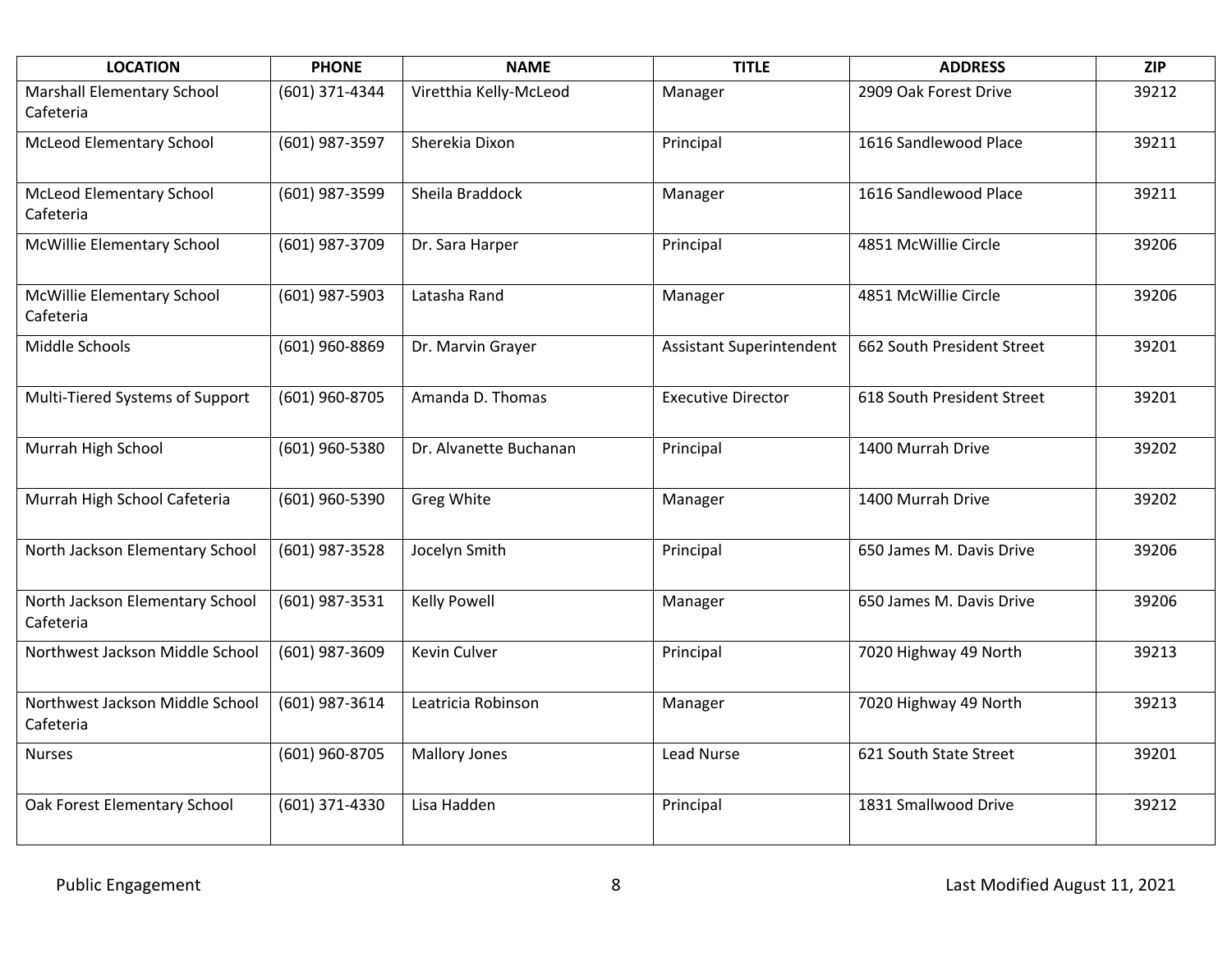| <b>LOCATION</b>                           | <b>PHONE</b>   | <b>NAME</b>            | <b>TITLE</b> | <b>ADDRESS</b>             | <b>ZIP</b> |
|-------------------------------------------|----------------|------------------------|--------------|----------------------------|------------|
| Oak Forest Elementary School<br>Cafeteria | (601) 371-4332 | Debra Jones            | Manager      | 1831 Smallwood Drive       | 39212      |
| <b>Obama Elementary School</b>            | (601) 960-5333 | John Johnson           | Principal    | 750 North Congress Street  | 39202      |
| Obama Elementary School<br>Cafeteria      | (601) 960-5335 | Darnell Brown          | Manager      | 750 North Congress Street  | 39202      |
| Parent & Family Engagement<br>Center      | (601) 960-8945 | Sylenia Anderson       | Coordinator  | 1224 Eminence Row          | 39213      |
| Partners in Education                     | (601) 960-8905 | Thea Faulkner          | Director     | 1224 Eminence Row          | 39213      |
| Payroll                                   | (601) 960-8991 | Sonji Smith            | Supervisor   | 662 South President Street | 39201      |
| Pecan Park Elementary School              | (601) 960-5444 | Wanda Quon             | Principal    | 415 Claiborne Avenue       | 39209      |
| Pecan Park Elementary School<br>Cafeteria | (601) 960-5447 | Sandra Fuqua           | Manager      | 415 Claiborne Avenue       | 39209      |
| Peeples Middle School                     | (601) 346-5660 | Dr. Spurgeon Banyard   | Principal    | 2940 Belvedere Drive       | 39212      |
| Peeples Middle School Cafeteria           | (601) 346-5669 | Al Fairley             | Manager      | 2940 Belvedere Drive       | 39212      |
| Powell Middle School                      | (601) 987-3580 | LaShunna McInnis       | Principal    | 3655 Livingston Road       | 39213      |
| Powell Middle School Cafeteria            | (601) 987-3586 | <b>Bettie Atkinson</b> | Manager      | 3655 Livingston Road       | 39213      |
| Pre-Kindergarten                          | (601) 960-4002 | Dr. Daphne Lowe        | Director     | 630 South State Street     | 39201      |
| <b>Property Accounting</b>                | (601) 960-8806 | Wilton Jackson         | Director     | 662 South President Street | 39201      |
| Provine High School                       | (601) 960-5393 | Dr. Shelita Brown      | Principal    | 2400 Robinson Street       | 39209      |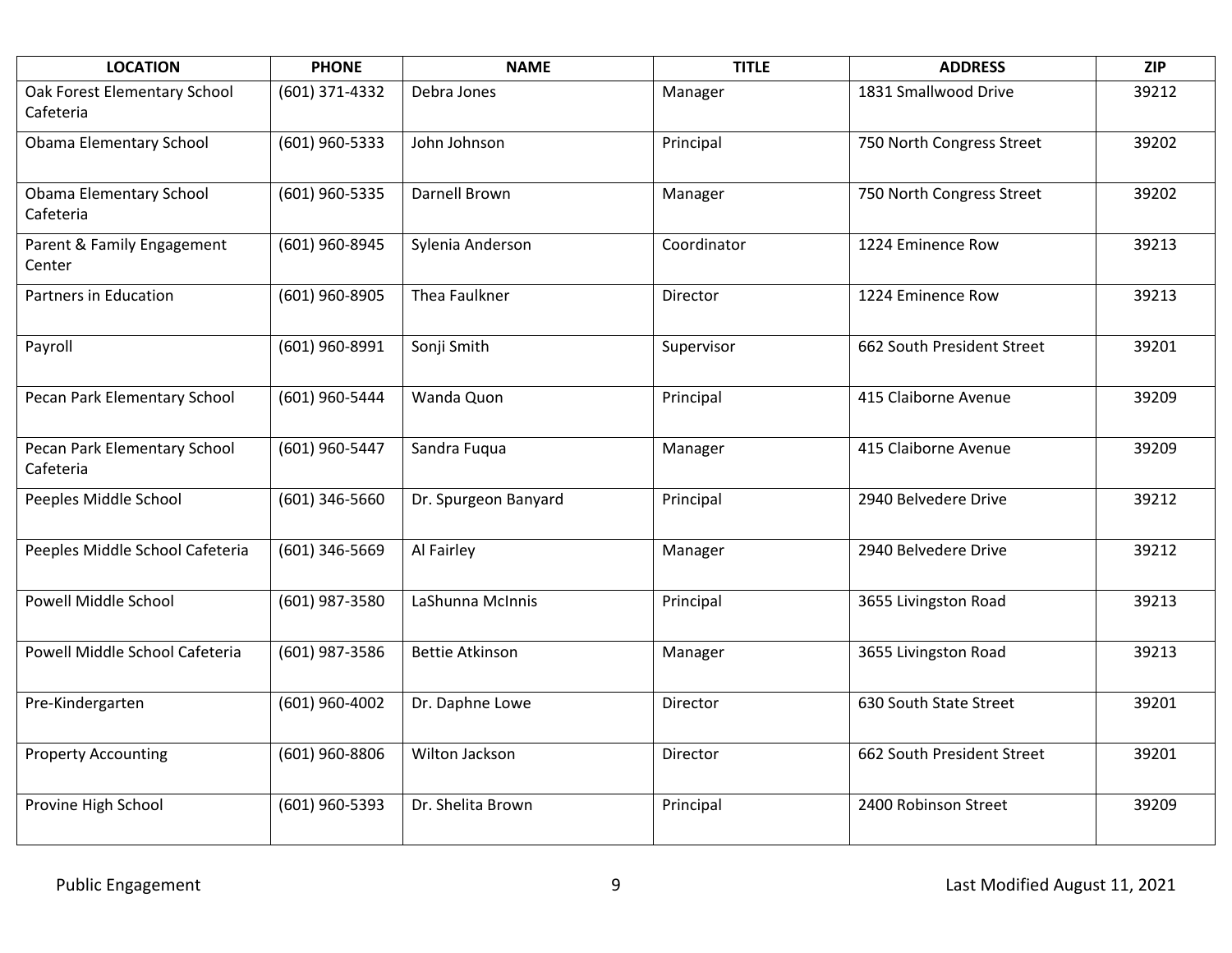| <b>LOCATION</b>                               | <b>PHONE</b>                | <b>NAME</b>               | <b>TITLE</b>                            | <b>ADDRESS</b>                | <b>ZIP</b> |
|-----------------------------------------------|-----------------------------|---------------------------|-----------------------------------------|-------------------------------|------------|
| Provine High School Cafeteria                 | (601) 960-5401              | Lisa Hatten               | Manager                                 | 2400 Robinson Street          | 39209      |
| <b>Public Engagement</b>                      | (601) 960-8935              | Sherwin Johnson           | <b>Executive Director</b>               | 662 South President Street    | 39201      |
| Pupil Assessment & Appeals                    | (601) 960-8705              | Amanda D. Thomas          | <b>Executive Director</b>               | 618 South President Street    | 39201      |
| Purchasing                                    | (601) 973-8582              | <b>Bettie Jones</b>       | Coordinator                             | 662 South President Street    | 39201      |
| Raines Elementary School                      | (601) 923-2544              | Dina Owens                | Principal                               | 156 Flag Chapel Road          | 39209      |
| Raines Elementary School<br>Cafeteria         | (601) 987-3614/<br>923-2546 | Leatricia Robinson        | Manager                                 | 156 Flag Chapel Road          | 39209      |
| <b>REAP</b>                                   | (601) 982-5221              | Dr. Shenetra Burse-Dawson | Principal                               | 311 Joel Avenue               | 39209      |
| Records & Transcripts                         | (601) 960-2772              | Dr. BendaLonne Griffith   | Director                                | 1017 Robinson Street          | 39203      |
| <b>Risk Management</b>                        | (601) 960-8916              | De'La Mayers              | Specialist                              | 662 South President Street    | 39201      |
| <b>School Support</b>                         | (601) 960-8885              | Dr. Faith Strong          | Liaison, McKinney-<br>Vento/Foster Care | 101 Dr. Dennis Holloway Drive | 39203      |
| <b>School Support</b>                         | (601) 960-8816              | <b>Tiffany Fuller</b>     | Director, Special<br>Populations & EL   | 101 Dr. Dennis Holloway Drive | 39203      |
| <b>School Support</b><br>(Federal Programs)   | (601) 960-8707              | Dr. Rajeeni Scott         | <b>Executive Director</b>               | 662 South President Street    | 39201      |
| <b>Shirley Elementary School</b>              | (601) 371-4336              | Dr. Cynthia Veals         | Principal                               | 330 Judy Street               | 39212      |
| <b>Shirley Elementary School</b><br>Cafeteria | (601) 371-4338              | <b>Ebony Graves</b>       | Manager                                 | 330 Judy Street               | 39212      |
| Smith Elementary School                       | (601) 987-3525              | Stephanie Wilson          | Principal                               | 3900 Parkway Drive            | 39213      |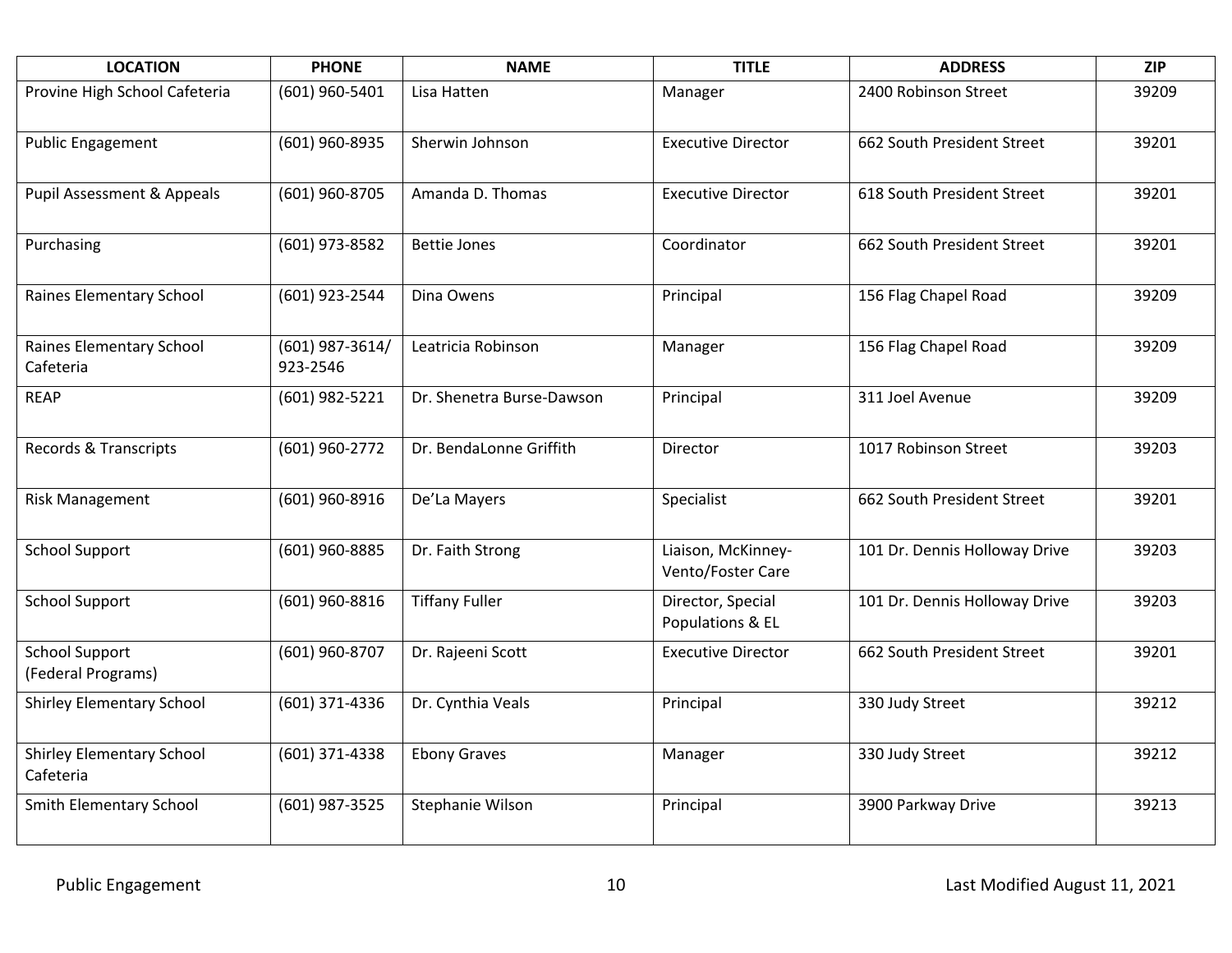| <b>LOCATION</b>                             | <b>PHONE</b>             | <b>NAME</b>                            | <b>TITLE</b>                                  | <b>ADDRESS</b>                     | <b>ZIP</b> |
|---------------------------------------------|--------------------------|----------------------------------------|-----------------------------------------------|------------------------------------|------------|
| Smith Elementary School<br>Cafeteria        | (601) 987-3527           | Joyce Holloway                         | Manager                                       | 3900 Parkway Drive                 | 39213      |
| Spann Elementary School                     | (601) 987-3532           | Lori Torrey                            | Principal                                     | 1615 Brecon Drive                  | 39211      |
| Spann Elementary School<br>Cafeteria        | (601) 987-3534           | <b>Terry Canady</b>                    | Manager                                       | 1615 Brecon Drive                  | 39211      |
| <b>Student Assessment</b>                   | (601) 960-8705           | Dr. Lorenda Cheeks                     | Director                                      | 618 South President Street         | 39201      |
| <b>Substitute Teachers</b>                  | (601) 939-4113<br>ext. 3 | <b>Kelly Services</b>                  | Substitute Teaching Rep.                      | 4211 Lakeland Drive, Flowood       | 39232      |
| Superintendent of Schools                   | (601) 960-8700           | Dr. Errick L. Greene                   | Superintendent                                | 662 South President Street         | 39201      |
| <b>Sykes Elementary School</b>              | (601) 371-4303           | Tantaneshia Houston                    | Principal                                     | 3555 Simpson Street                | 39212      |
| <b>Sykes Elementary School</b><br>Cafeteria | (601) 371-4305           | Myesha Crosen                          | Manager                                       | 3555 Simpson Street                | 39212      |
| <b>Teacher Certification</b>                | (601) 359-3483           | Mississippi Department of<br>Education | Licensure Specialists                         | 359 North West Street<br>Suite 101 | 39201      |
| <b>Teacher Resource Center</b>              | (601) 960-8317           | Jeanette Whisenton                     | Lead Librarian                                | 630 South State Street             | 39201      |
| Teaching & Learning                         | (601) 960-8355           | Dr. Kimberly Smith                     | <b>Executive Director</b><br>(Interim)        | 630 South State Street             | 39201      |
| Timberlawn Elementary School                | (601) 923-2556           | Dr. Lynn Horton                        | Principal                                     | 1980 North Siwell Road             | 39209      |
| Timberlawn Elementary School<br>Cafeteria   | (601) 923-2559           | Cora Williams                          | Manager                                       | 1980 North Siwell Road             | 39209      |
| Title IX                                    | (601) 960-8916           | <b>VACANT</b>                          | <b>General Counsel/Title X</b><br>Coordinator | 662 South President Street         | 39201      |
| Transportation                              | (601) 960-8919           | <b>Derick Williams</b>                 | <b>Executive Director</b>                     | 101 Dr. Dennis Holloway Drive      | 39203      |